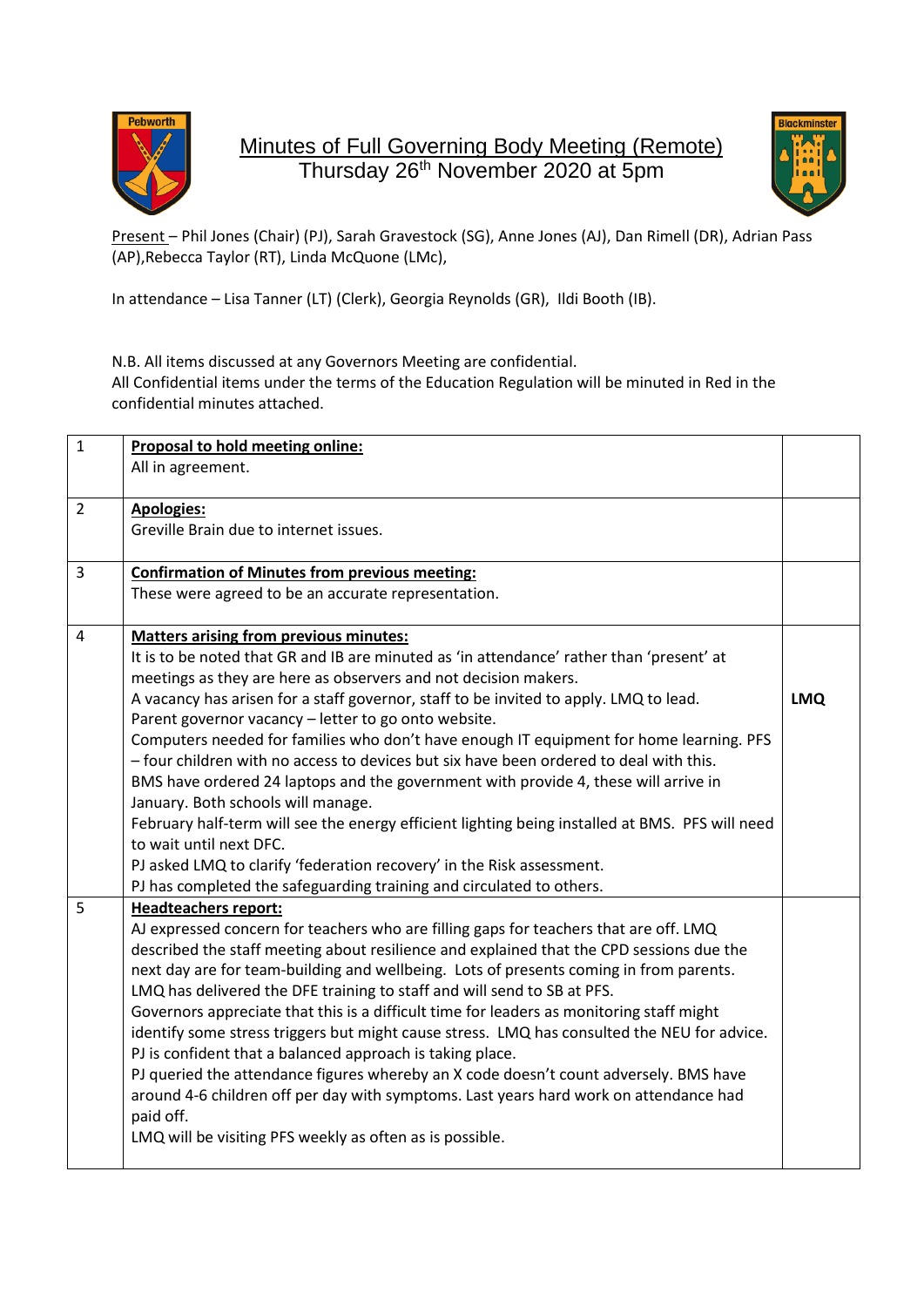| 5a             | Review of implementation of Covid 19 Risk Assessment                                                                                                                                                                                                                                                                                                                                                                                                                                                                                                                                                                                                                                                                                                                                                                                                                                                                                                                                                                                                                                                                                                                                                                                                                                                                                                                                                                                                                                                                                                                                                                                                                                                                                                                                                                                                                                                                                                                                                                                                  |            |
|----------------|-------------------------------------------------------------------------------------------------------------------------------------------------------------------------------------------------------------------------------------------------------------------------------------------------------------------------------------------------------------------------------------------------------------------------------------------------------------------------------------------------------------------------------------------------------------------------------------------------------------------------------------------------------------------------------------------------------------------------------------------------------------------------------------------------------------------------------------------------------------------------------------------------------------------------------------------------------------------------------------------------------------------------------------------------------------------------------------------------------------------------------------------------------------------------------------------------------------------------------------------------------------------------------------------------------------------------------------------------------------------------------------------------------------------------------------------------------------------------------------------------------------------------------------------------------------------------------------------------------------------------------------------------------------------------------------------------------------------------------------------------------------------------------------------------------------------------------------------------------------------------------------------------------------------------------------------------------------------------------------------------------------------------------------------------------|------------|
| 6              | PJ referred to OFSTED questions (taken from a document)<br>1) How has Covid affected students in school? LMQ - It varies. A few with mental<br>health difficulties that were bubbling under before lockdown have worse<br>difficulties now. There's been a few exclusions. Significant learning stamina has<br>been lost and concentration markedly decreased. GR stated that for children at<br>PSF, some had had a tricky time in lockdown and vulnerable children more so. It<br>has impacted learning and stamina is lower. AJ asked about the impact on<br>safeguarding and whether anything new had cropped up during lockdown. GR<br>mentioned a case whereby issues had worsened. New disclosures are coming up<br>with staff. LMQ has also had disclosures. Newly vulnerable children are becoming<br>more obvious.<br>2) Staff CPD - PFS and BMS working closely together for CPD and staff are building<br>their own areas of expertise and then passing them on.<br>PJ asked what is done to ensure that pupils are safe at home whilst working from<br>3)<br>home. GR described the phonecalls from teachers and regular assessments.<br>Phonecalls being made by SENCO/DSL/School lead. LMQ also making phonecalls.<br>Plans are in place for any bubble collapses or closures.<br>4) What barriers are there to a normal education currently? LMQ replied that the<br>only real barriers are that practical lessons, such as food, cannot take place. GR<br>expressed that the children are missing out on the wholeschool community<br>experience due to bubbles and that she feels concern about the lack of social<br>interaction.<br>5) DR asked if all safeguarding calls are logged. LMQ explained that all calls are<br>logged on CPoms and that both school leaders have access to each others in the<br>event of one being off.<br><b>Reports from Performance and Resources committee meetings:</b><br>Both sets of minutes are due to be circulated. AJ had nothing to raise and SG praised IB<br>for all of her hard work. |            |
| $\overline{7}$ | <b>Heath &amp; Safety and Safeguarding:</b>                                                                                                                                                                                                                                                                                                                                                                                                                                                                                                                                                                                                                                                                                                                                                                                                                                                                                                                                                                                                                                                                                                                                                                                                                                                                                                                                                                                                                                                                                                                                                                                                                                                                                                                                                                                                                                                                                                                                                                                                           |            |
|                | GR explained that PFS County H&S inspection was done online and all was well.<br>$\bullet$<br>PFS have had a fire risk assessment, there are a few issues that are being dealt with.<br>٠<br>PJ Queried if Jamie Armstrong (site manager) visits PFS and it was explained that he<br>does.<br>LMQ will see if there is a report from BMS walkaround H&S visit as AJ would like to<br>see it. PJ felt it would be good for all governors to see.                                                                                                                                                                                                                                                                                                                                                                                                                                                                                                                                                                                                                                                                                                                                                                                                                                                                                                                                                                                                                                                                                                                                                                                                                                                                                                                                                                                                                                                                                                                                                                                                       | <b>LMQ</b> |
| 8              | <b>Update on SEFS:</b><br>PJ referred to a context document that he had been working on with LB prior to her                                                                                                                                                                                                                                                                                                                                                                                                                                                                                                                                                                                                                                                                                                                                                                                                                                                                                                                                                                                                                                                                                                                                                                                                                                                                                                                                                                                                                                                                                                                                                                                                                                                                                                                                                                                                                                                                                                                                          |            |
|                | retirement. Covid-19 has delayed this currently but it is hoped that PJ and LMQ can<br>implement this once face-to-face meetings can restart.                                                                                                                                                                                                                                                                                                                                                                                                                                                                                                                                                                                                                                                                                                                                                                                                                                                                                                                                                                                                                                                                                                                                                                                                                                                                                                                                                                                                                                                                                                                                                                                                                                                                                                                                                                                                                                                                                                         |            |
| 9              | <b>Update on FDP:</b>                                                                                                                                                                                                                                                                                                                                                                                                                                                                                                                                                                                                                                                                                                                                                                                                                                                                                                                                                                                                                                                                                                                                                                                                                                                                                                                                                                                                                                                                                                                                                                                                                                                                                                                                                                                                                                                                                                                                                                                                                                 |            |
|                | PJ thanked LMQ and GR for all of their hard work on this. The FDP needs to be more<br>specific about future benefits so that it's easier to monitor progress.                                                                                                                                                                                                                                                                                                                                                                                                                                                                                                                                                                                                                                                                                                                                                                                                                                                                                                                                                                                                                                                                                                                                                                                                                                                                                                                                                                                                                                                                                                                                                                                                                                                                                                                                                                                                                                                                                         |            |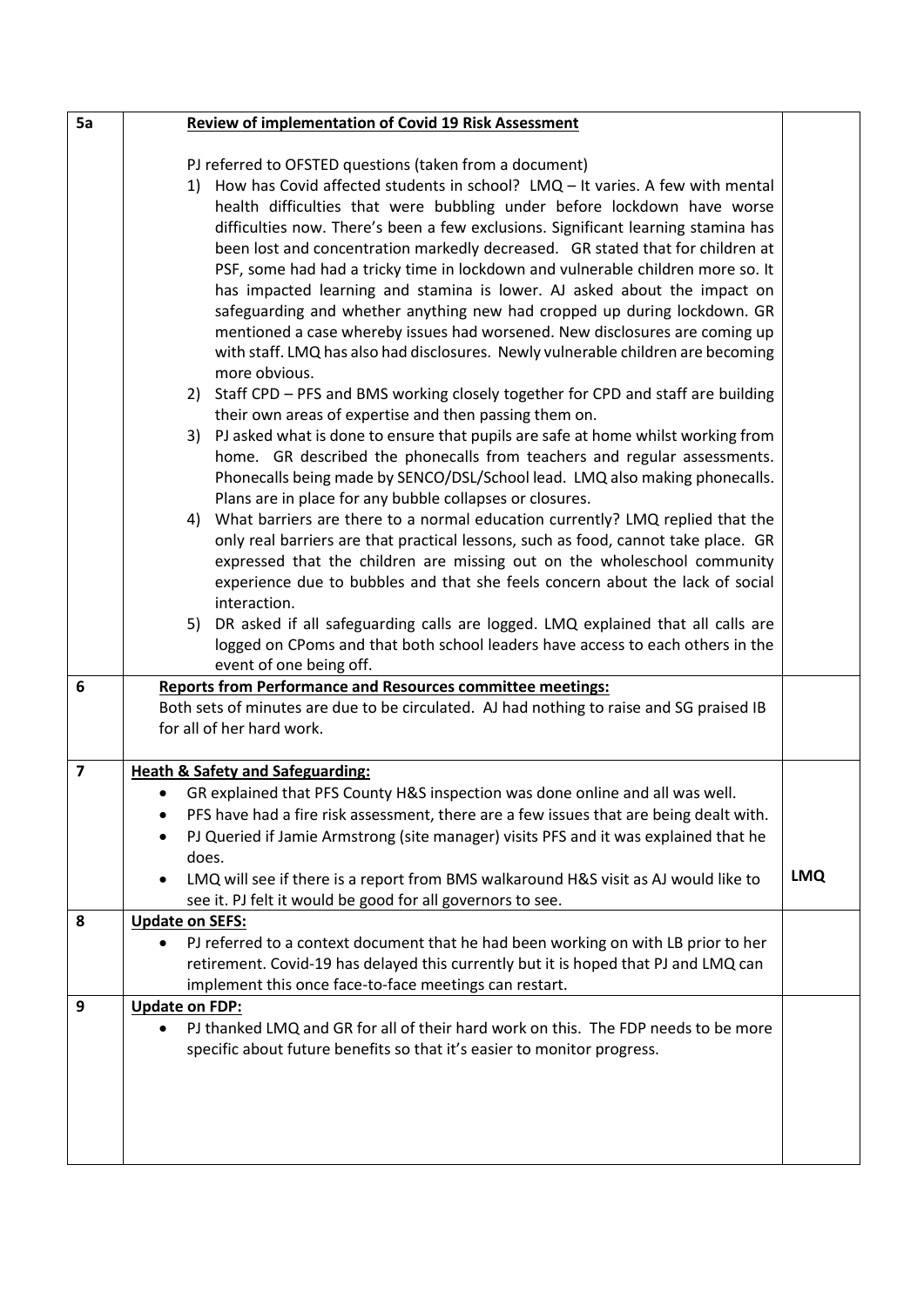| 10 | <b>Governor visits and monitoring:</b>                                                                                                                                                                                                                                                                                                                                                                                                                                                                                                                                                       |  |  |  |
|----|----------------------------------------------------------------------------------------------------------------------------------------------------------------------------------------------------------------------------------------------------------------------------------------------------------------------------------------------------------------------------------------------------------------------------------------------------------------------------------------------------------------------------------------------------------------------------------------------|--|--|--|
|    | Visits are currently on hold due to Covid-19. All monitoring is taking place through<br>email. Governors are invited to raise any questions about the schools via email.<br>PJ expressed his gratitude for so much hard work throughout the federation.<br>Both schools have new websites and these will help everybody stay up-to-date.                                                                                                                                                                                                                                                     |  |  |  |
|    | <b>Governor Training - review and monitor:</b>                                                                                                                                                                                                                                                                                                                                                                                                                                                                                                                                               |  |  |  |
| 11 | PJ completed the Governors safeguarding training and is due to undertake the<br>course on attendance and inclusion.<br>SG is booked on the Pupil Premium course in March.<br>$\bullet$<br>If any governors are interested in training please contact Phil.<br>$\bullet$                                                                                                                                                                                                                                                                                                                      |  |  |  |
| 12 | Policies update:                                                                                                                                                                                                                                                                                                                                                                                                                                                                                                                                                                             |  |  |  |
| 13 | PJ thanked GR for her work on all of the policies.<br>'Date approved by Governors' to be added to the front sheet of each.<br>$\bullet$<br>SG has arranged to send a policy to each governor so that they can be reviewed and<br>$\bullet$<br>returned.<br>DR expressed praise towards the new format and suggested that EVERY could be<br>used. GR confirmed that this is the plan.<br>PJ confirmed that it is leadership responsibility to ensure that policies are relevant<br>and up to date; FGB decides what is needed, school leaders write the policies and<br>the FGB approves them |  |  |  |
|    | <b>Strategic planning:</b><br>See confidential minutes.                                                                                                                                                                                                                                                                                                                                                                                                                                                                                                                                      |  |  |  |
|    |                                                                                                                                                                                                                                                                                                                                                                                                                                                                                                                                                                                              |  |  |  |
| 14 | <b>AOB:</b><br>PJ referred to the EHT performance management review due to take place next<br>Wednesday. AJ, PJ and SG will do this with Ken Bush (SIA) via Zoom call.<br>PJ asked for the governors thanks to be passed on to all staff working in the<br>federation.<br>GR is now heading off onto maternity leave.                                                                                                                                                                                                                                                                        |  |  |  |